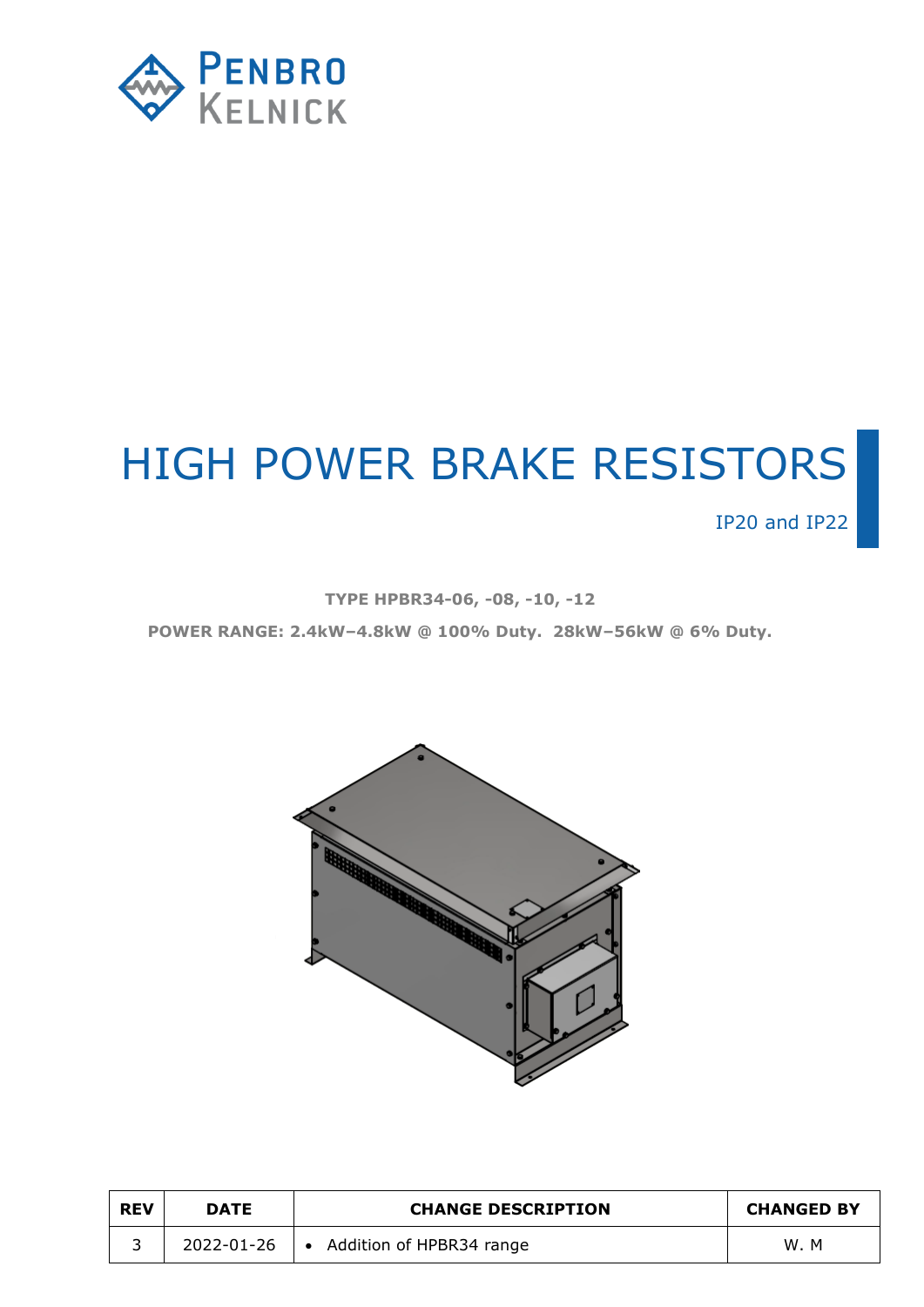

**HIGH POWER BRAKE RESISTOR TYPE HPBR34-06, -08, -10, -12**

**POWER RANGE: 7kW – 232KW DESCRIPTION: Type HPBR34-XX.** 

The HPBR34-06 to HPBR34-12 range of enclosed brake resistors is a low cost solution for high power, short duty dynamic braking of electric motors driven by a variable speed/frequency drive (VSD, VFD).

The HPBR34-XX is the "little sister" version of the latter described HPBR50-XX range, allowing for a more compact solution where space is limited.

A more compact and non-enclosed option is also available which may be fitted to the internal chassis of an enclosure.

#### **APPLICATIONS**

- Short duty-cycle dynamic braking. Refer to the table of Electrical Specifications below
- Continuous operation.

## **ACTIVE MATERIAL**

- High grade stainless steel resistive alloy.
- Resistor type: Grid/plate resistors.

# **MECHANICAL CHARACTERISTICS**

- Enclosure material: Galvanized metal, standard. Grade 304 stainless steel is optional.
- Enclosure type HPBR34-06: 9522-031
- Enclosure type HPBR50-08:
- Enclosure type HPBR50-10:
- Enclosure type HPBR50-12:
- Rigid construction.
- Ingress Protection: IP20 standard, IP22 optional (IP20 enclosure with raised roof).
- Removable terminal cover.

#### **TERMINAL CONNECTIONS**

- M8 stud.
- Cable entry: Gland-plate.

#### **OPTIONAL EXTRAS**

- An adjustable thermostat may be fitted to monitor the air temperature above the resistors.
- Thermostat connections: NO, COM, NC. Potential free contacts.

| 2022/01/24            |                 | HPBR34-XX and HPBR50-XX                                                      |                   | $1$ of $7$  |  |  |
|-----------------------|-----------------|------------------------------------------------------------------------------|-------------------|-------------|--|--|
| <b>PUBLISHED DATE</b> | <b>REVISION</b> | <b>CONTENTS</b>                                                              | <b>CREATED BY</b> | <b>PAGE</b> |  |  |
|                       |                 | Tel: +27 (0) 12 719 9065   email: info@penbro.co.za<br>web: www.penbro.co.za |                   |             |  |  |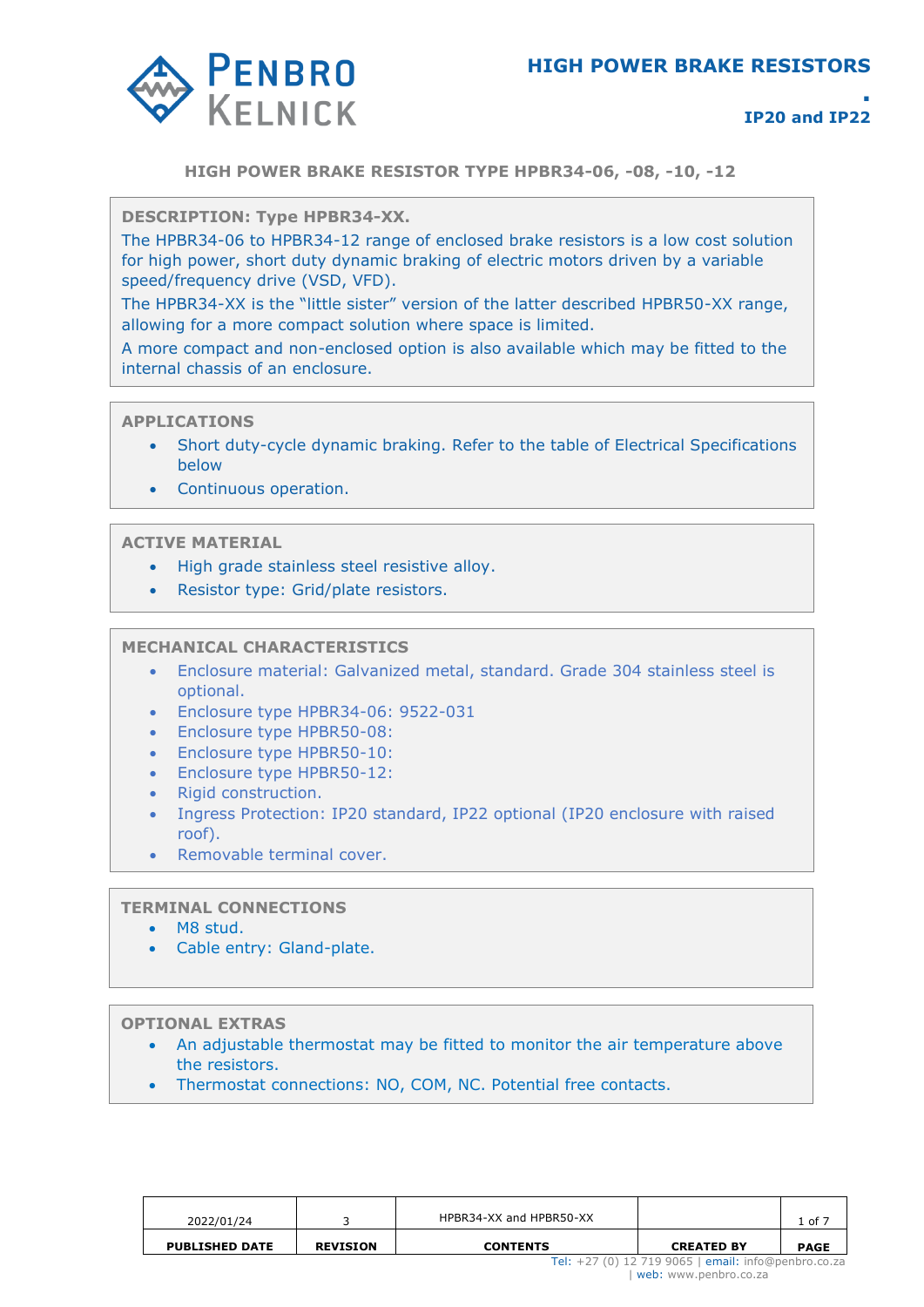

| ELECTRICAL SPECIFICATIONS: Type HPBR34-06, -08, -10, -12 |                             |        |        |                 |                     |            |                     |  |  |
|----------------------------------------------------------|-----------------------------|--------|--------|-----------------|---------------------|------------|---------------------|--|--|
| Duty %                                                   | <b>100%</b><br>(Continuous) | 50%    | 40%    | 25%             | 15%                 | <b>10%</b> | 6%                  |  |  |
| $T_{on}$ seconds $(s)$                                   | 120s                        | 60s    | 48s    | 30 <sub>s</sub> | 18 <sub>S</sub>     | 12s        | 7s                  |  |  |
| $T_{\text{off}}$ seconds (s)                             | 0s                          | 60s    | 72s    | 90s             | 102s                | 108s       | 113s                |  |  |
| <b>Power</b><br><b>HPBR34-06</b>                         | 2.4kW                       | 6.4kW  | 7.7kW  | 10.2kW          | 16.8kW              | 23.0kW     | 28.1kW              |  |  |
| <b>Power</b><br><b>HPBR34-08</b>                         | 3.2kW                       | 8.5kW  | 10.2kW | 13.6kW          | 22.4kW              | 30.6kW     | 37.4kW              |  |  |
| <b>Power</b><br><b>HPBR34-10</b>                         | 4.0kW                       | 10.6kW | 12.8kW | 17.0kW          | 28.0 <sub>k</sub> W | 38.3kW     | 46.8kW              |  |  |
| <b>Power</b><br><b>HPBR34-12</b>                         | 4.8kW                       | 12.8kW | 15.3kW | 20.4kW          | 33.6kW              | 46.0kW     | 56.1 <sub>k</sub> W |  |  |

Period  $P$  (cycle time) = 120 seconds.  $P = T_{on} + T_{off}$  (Refer to Duty Cycle diagram below).

- Power values @ 20°C ambient.
- Resistance tolerance: +/- 5%
- Voltage: 1.25kV
- >1.25kV upon request.

#### **REQUIRED INFORMATION:**

Upon your enquiry, refer to the diagram of the **Duty Cycle** below. The following is required for us to offer the most economical solution:

- Power of the resistor.
- Minimum resistance value.
- **Ton** = time in seconds that the resistor is powered. (Braking time).
- $T_{\text{off}}$  = time in seconds that the resistor is not powered.
- Number of repetitive cycles (period).
- Location of the installation for the resistor.

**NOTE**: The above ELECTRICAL SPECIFICATIONS TABLE is a guide only. The required resistance value may require the use of a higher power rating to obtain the desired resistance value.

**Duty Cycle**



Period =  $T_{on} + T_{off}$ Duty Cycle =  $T_{on} / (T_{on} + T_{off})$  \* 100 (On Percentage)

| 2022/01/24            |                 | HPBR34-XX and HPBR50-XX |                                                                              | 2 of 7      |
|-----------------------|-----------------|-------------------------|------------------------------------------------------------------------------|-------------|
| <b>PUBLISHED DATE</b> | <b>REVISION</b> | <b>CONTENTS</b>         | <b>CREATED BY</b>                                                            | <b>PAGE</b> |
|                       |                 |                         | Tel: +27 (0) 12 719 9065   email: info@penbro.co.za<br>web: www.penbro.co.za |             |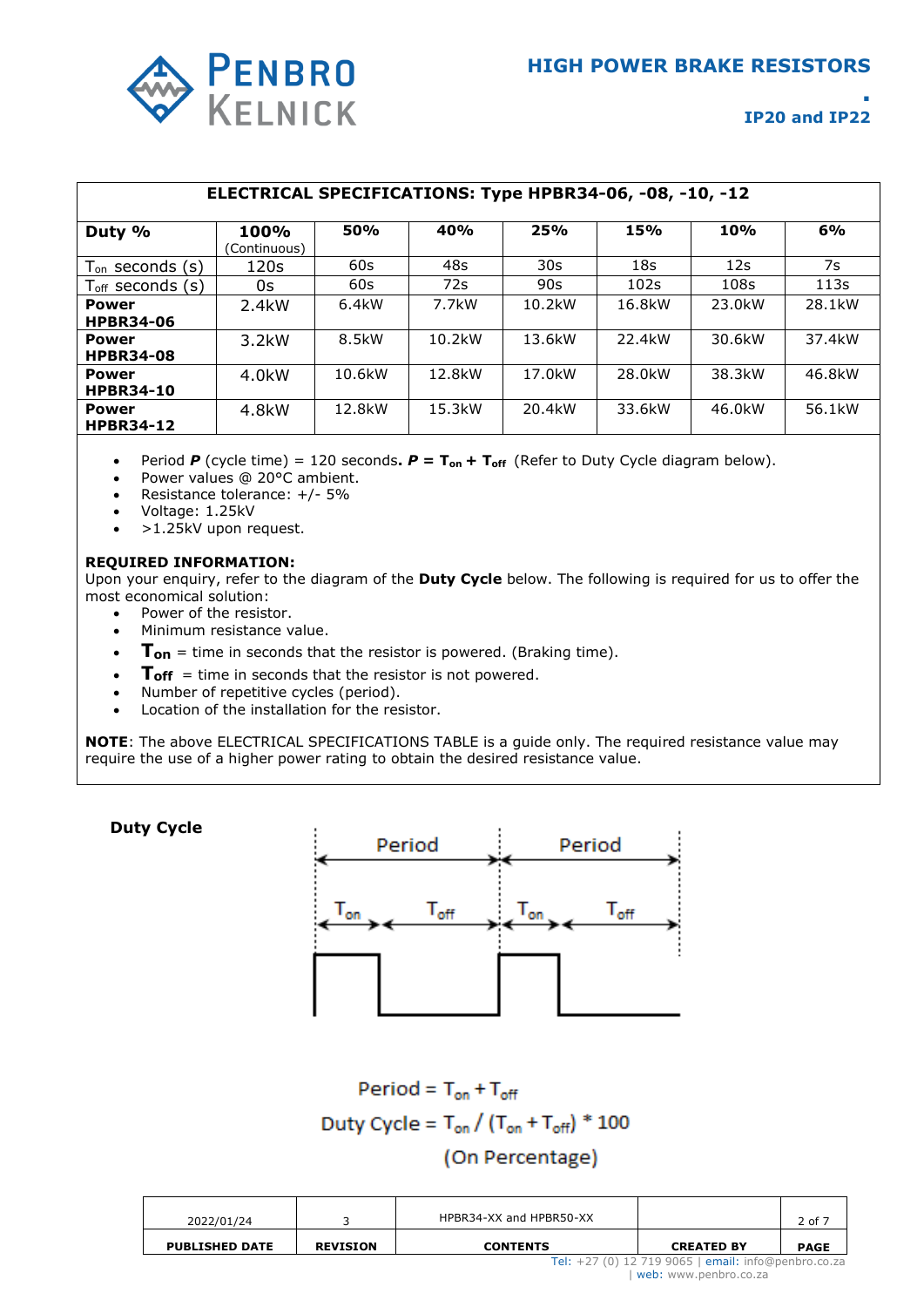

# **HIGH POWER BRAKE RESISTOR TYPE HPBR50-08, -10, -12, -16, -20, -26, -32**

**POWER RANGE:** 7kW–30kW @ 100% Duty. 58kW-232kW @ 6% Duty



| 2022/01/24            |                 | HPBR34-XX and HPBR50-XX |                                                                              | 3 of 7      |
|-----------------------|-----------------|-------------------------|------------------------------------------------------------------------------|-------------|
| <b>PUBLISHED DATE</b> | <b>REVISION</b> | <b>CONTENTS</b>         | <b>CREATED BY</b>                                                            | <b>PAGE</b> |
|                       |                 |                         | Tel: +27 (0) 12 719 9065   email: info@penbro.co.za<br>web: www.penbro.co.za |             |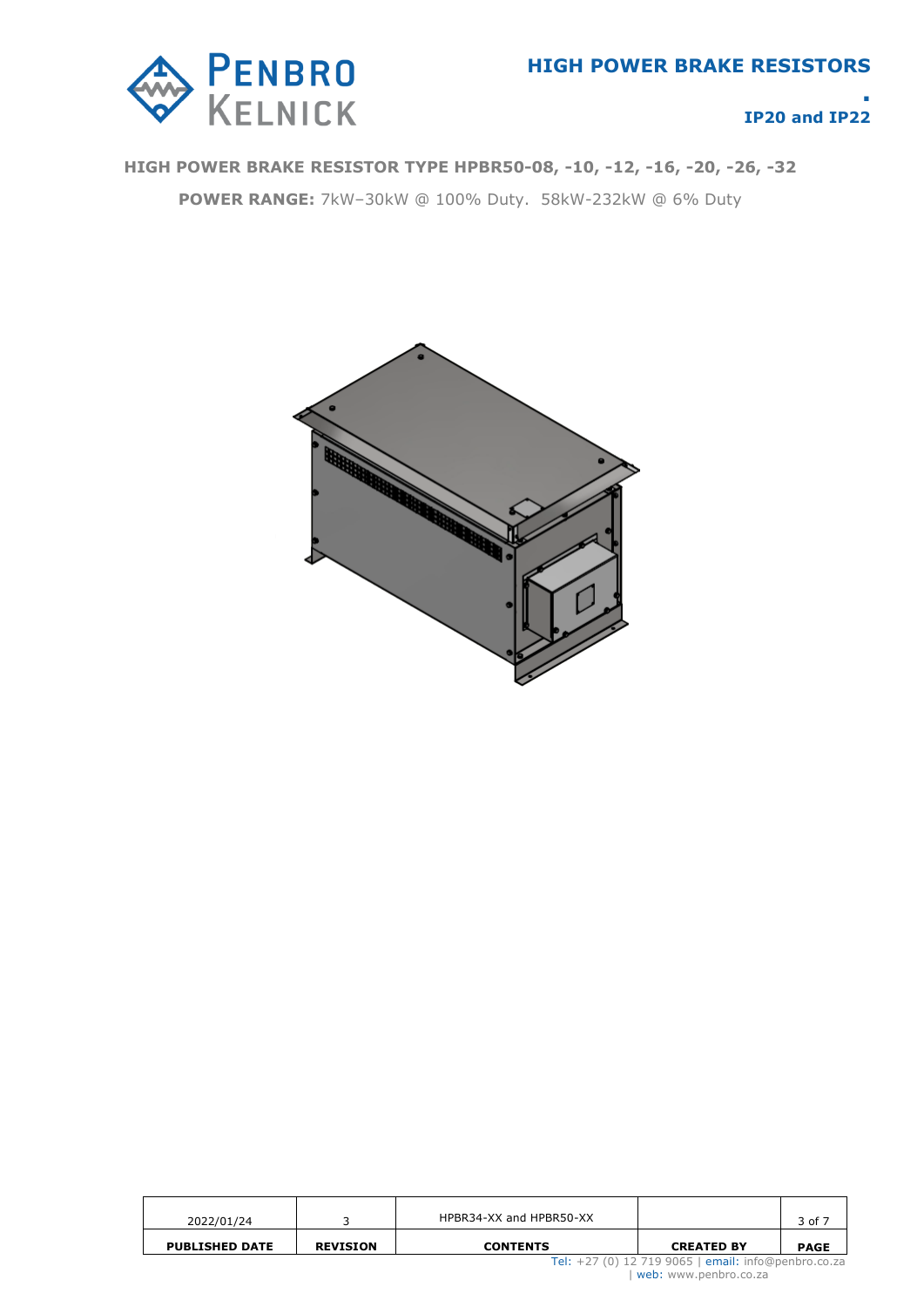# **HIGH POWER BRAKE RESISTORS**



# **. IP20 and IP22**

#### **DESCRIPTION: Type HPBR50-XX.**

The HPBR50-08 to HPBR50-32 range of enclosed brake resistors are a low cost solution for high power, short duty dynamic braking of electric motors driven by a variable speed/frequency drive (VSD, VFD).

A more compact and non-enclosed option is also available for the HPBR-08 version which may be fitted to the internal chassis of an enclosure.

#### **APPLICATIONS**

- Short duty cycle dynamic braking. Refer to the table of Electrical Specifications.
- Continuous operation.

#### **INDUSTRY**

• Automation, Manufacturing, Mining.

#### **ACTIVE MATERIAL**

- High grade stainless steel resistive alloy.
- Resistor type: Grid/plate resistors.

#### **MECHANICAL CHARACTERISTICS**

- Enclosure material: Galvanized metal, standard. Grade 304 stainless steel is optional.
- Enclosure type HPBR50-08: 9522-023
- Enclosure type HPBR50-12: 9522-022
- Enclosure type HPBR50-16: 9522-024
- Enclosure type HPBR50-20: 9522-025
- Enclosure type HPBR50-26: 9522-026
- Enclosure type HPBR50-32: 9522-028
- Rigid construction.
- Ingress Protection: IP20 standard, IP22 optional (IP20 enclosure with raised roof).
- Removable terminal cover.

#### **TERMINAL CONNECTIONS**

- M8 stud.
- Cable entry: Gland-plate.

**OPTIONAL EXTRAS**

- An adjustable thermostat may be fitted to monitor the air temperature above the resistors.
- Thermostat connections: NO, COM, NC. Potential free contacts.

| 2022/01/24            |                 | HPBR34-XX and HPBR50-XX                                                      |                   | 4 of 7      |  |  |
|-----------------------|-----------------|------------------------------------------------------------------------------|-------------------|-------------|--|--|
| <b>PUBLISHED DATE</b> | <b>REVISION</b> | <b>CONTENTS</b>                                                              | <b>CREATED BY</b> | <b>PAGE</b> |  |  |
|                       |                 | Tel: +27 (0) 12 719 9065   email: info@penbro.co.za<br>web: www.penbro.co.za |                   |             |  |  |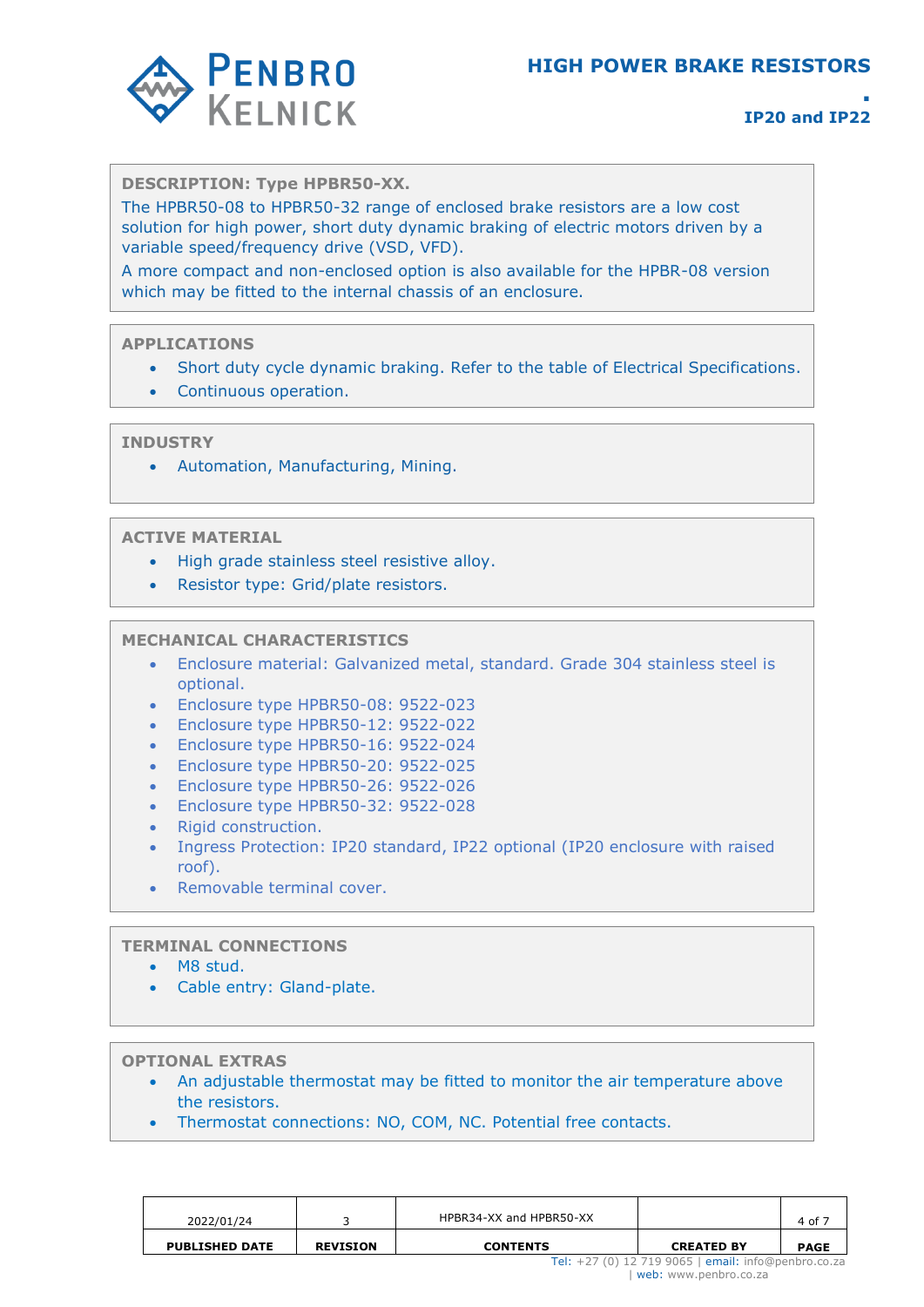

#### **ELECTRICAL SPECIFICATIONS: Type HPBR50-08, 10, 12, 16, 20, 26, 32**

| Duty %                       | 100%              | <b>50%</b>        | 40%               | 25%               | 15%   | <b>10%</b> | 6%                |
|------------------------------|-------------------|-------------------|-------------------|-------------------|-------|------------|-------------------|
|                              | (Continuous)      |                   |                   |                   |       |            |                   |
| $T_{on}$ seconds (s)         | 120s              | 60s               | 48s               | 30s               | 18s   | 12s        | 7s                |
| $T_{\text{off}}$ seconds (s) | 0s                | 60s               | 72s               | 90s               | 102s  | 108s       | 113s              |
| <b>Power HPBR50-</b>         | 7kW               | 12 <sub>k</sub> W | 16kW              | 22 <sub>k</sub> W | 32kW  | 51kW       | 58kW              |
| 08                           |                   |                   |                   |                   |       |            |                   |
| <b>Power</b>                 | 9kW               | 16kW              | 20 <sub>k</sub> W | 28kW              | 40kW  | 64kW       | 72kW              |
| <b>HPBR50-10</b>             |                   |                   |                   |                   |       |            |                   |
| <b>Power</b>                 | 11 <sub>k</sub> W | 19kW              | 24 <sub>k</sub> W | 33kW              | 48kW  | 77kW       | 87 <sub>k</sub> W |
| <b>HPBR50-12</b>             |                   |                   |                   |                   |       |            |                   |
| <b>Power</b>                 | 14 <sub>k</sub> W | 25kW              | 32kW              | 45kW              | 64kW  | 103kW      | 116kW             |
| <b>HPBR50-16</b>             |                   |                   |                   |                   |       |            |                   |
| <b>Power</b>                 | 18kW              | 32kW              | 40kW              | 56kW              | 80kW  | 129kW      | 145kW             |
| <b>HPBR50-20</b>             |                   |                   |                   |                   |       |            |                   |
| Power                        | 24 <sub>k</sub> W | 41 <sub>k</sub> w | 52kW              | 73kW              | 104kW | 167kW      | 188kW             |
| <b>HPBR50-26</b>             |                   |                   |                   |                   |       |            |                   |
| <b>Power</b>                 | 29kW              | 51 <sub>k</sub> W | 64kW              | 90 <sub>k</sub> w | 129kW | 206kW      | 232kW             |
| <b>HPBR50-32</b>             |                   |                   |                   |                   |       |            |                   |

• Period *P* (cycle time) = 120 seconds. *P* **= Ton + Toff** (Refer to Duty Cycle diagram below).

- Power values @ 20°C ambient.
- Resistance tolerance: +/- 5%
- Voltage: 1.25kV
- >1.25kV upon request.

#### **REQUIRED INFORMATION:**

Upon your enquiry, refer to the diagram of the **Duty Cycle** below. The following is required for us to offer the most economical solution:

- Power of the resistor.
- Minimum resistance value.
- **Ton** = time in seconds that the resistor is powered. (Braking time).
- **Toff** = time in seconds that the resistor is not powered.
- Number of repetitive cycles (period).
- Location of the installation for the resistor.

**NOTE**: The above ELECTRICAL SPECIFICATIONS TABLE is a guide only. The required resistance value may require the use of a higher power rating to obtain the desired resistance value.

Period Period **Duty Cycle** $\mathsf{T}_{\mathsf{off}}$  $T_{\mathsf{off}}$  $\mathsf{I}_{\mathsf{on}}$ 

Period =  $T_{on} + T_{off}$ 

Duty Cycle =  $T_{on} / (T_{on} + T_{off})$  \* 100

## (On Percentage)

| 2022/01/24                                          |                 | HPBR34-XX and HPBR50-XX |                   | 5 of 7      |  |
|-----------------------------------------------------|-----------------|-------------------------|-------------------|-------------|--|
| <b>PUBLISHED DATE</b>                               | <b>REVISION</b> | <b>CONTENTS</b>         | <b>CREATED BY</b> | <b>PAGE</b> |  |
| Tel: +27 (0) 12 719 9065   email: info@penbro.co.za |                 |                         |                   |             |  |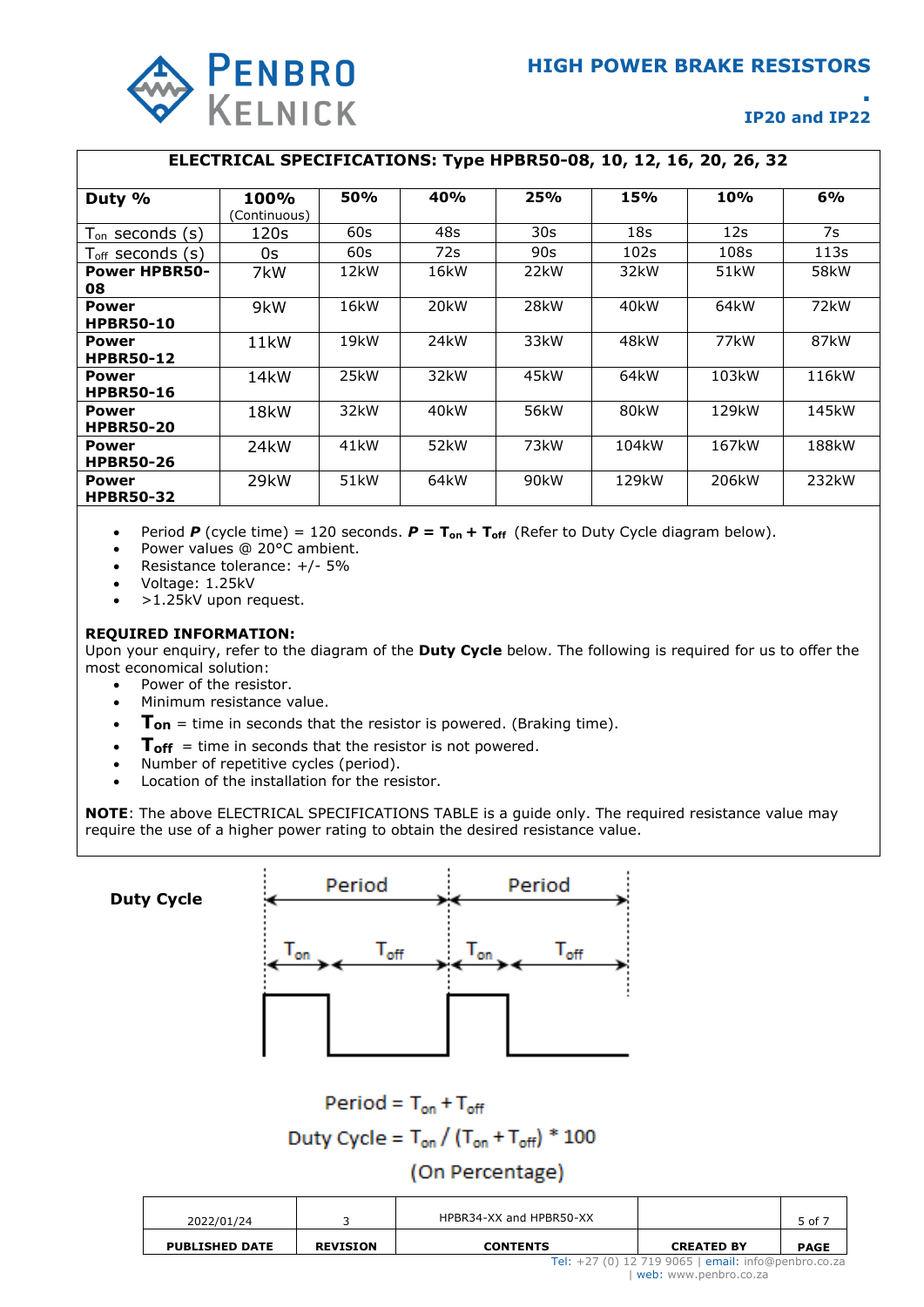

**HIGH POWER BRAKE RESISTOR ENCLOSURE DIMENSIONS**

**Enclosure Dimensions**: HPBR34-XX and HPBR50-XX. Refer to page 7 **Ingress Protection:** IP20



| 2022/01/24            |                 | HPBR34-XX and HPBR50-XX                                                      |                   | 6 of 7      |  |  |
|-----------------------|-----------------|------------------------------------------------------------------------------|-------------------|-------------|--|--|
| <b>PUBLISHED DATE</b> | <b>REVISION</b> | <b>CONTENTS</b>                                                              | <b>CREATED BY</b> | <b>PAGE</b> |  |  |
|                       |                 | Tel: +27 (0) 12 719 9065   email: info@penbro.co.za<br>web: www.penbro.co.za |                   |             |  |  |